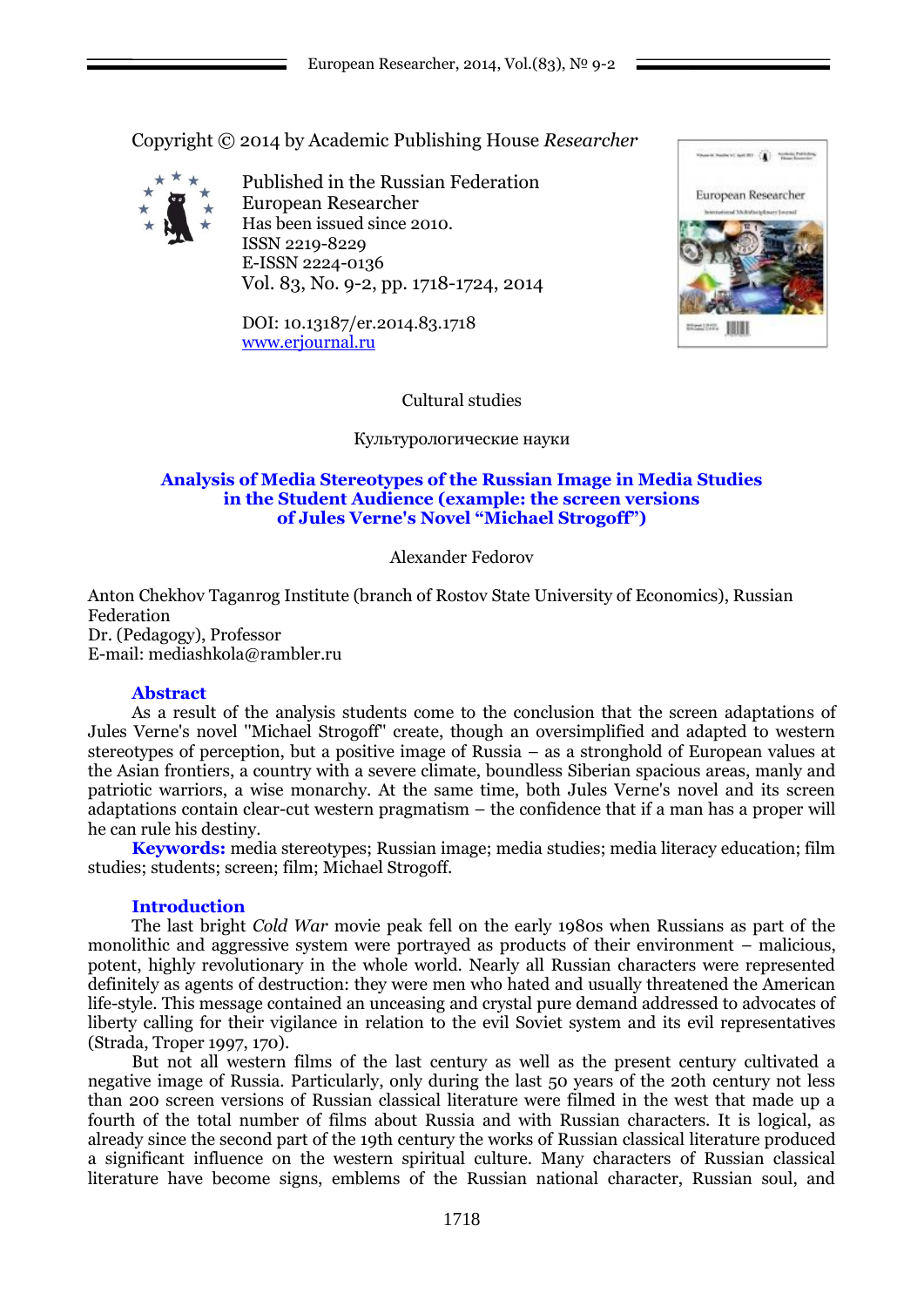marked to a large extent the image of Russia. Generally, the western (and later, eastern) national cultures discovered ideas, images, problem collisions keeping with the times, definite circumstances and demands of these cultures in the Russian novel and the Russian culture, especially acute there proved to be the feelings of spiritual deficiency, desacralization of the world, estrangement and anonimity of the human personality… The western culture found major spiritual values; search for absolute truth, tragic depths of the human personality; opened for itself the wealth of Russian-eastern traditions in the Russian culture (Mosejko 2009, 24).

A.P. Chekhov's works have remained mostly screened in the west – his works were adapted for the screen for about 200 times. Also foreign filmmakers turned to the prose of F.M. Dostoevsky and L.N. Tolstoy – each of them inspired more than a hundred of western screen adaptations. They are followed by screen versions of A.S. Pushkin's, N.V. Gogol's, N.S. Turgenev's works (more than 50 screen adaptations for each one). With A.P. Chekhov – his plays were most often translated to the screen. With F.M. Dostoevsky – the novels *Crime and Punishment, The Idiot*, *The Brothers Karamazov and 'The Possessed*. With L.N. Tolstoy – the novels *Anna Karenina* and *War and Peace*. With N.V. Gogol – the plays *The Inspector-General* and *The Marriage* A.S. Pushkin's literary heritage is presented on the western screen in the form of the operas *Eugene Onegin* and *The Queen of Spades*.

It is logical to say in this context that the western culture sees a positive image of Russia generally in retrospect. If media images of the USSR (and now – of contemporary Russia) are apparently negative, then the virtual tsar Russia looks much more positive.

However, the western media culture is not content only with works of Russian classical literature with its deep ''view from within''. The West needs its own image of Russia that corresponds to the stereotyped notions of mass mentality of the ''enigmatic Russian soul''. In this regard, Jules Verne's novel *Michael Strogoff* (1875) is an ideal adaptation of the positive image of Russia for the western audience. The novel is set in the epoch of Alexander II. There is only one Jules Verne's novel - ''20 000 Leagues Under the Sea'' that can compete with *Michael Strogoff* in the number of screen adaptations. If taken together, western screen versions with plots about Russia cannot be compared with *Michael Strogoff* except for *Anna Karenina* (currently, there are more than twenty foreign screen adaptations).

It appears that the analysis of this phenomenal positive image of Russia adapted for the mass western audience will be of great benefit to students of many qualifications – future historians, political scientists, culture experts, art critics, and teachers.

#### **Materials and methods**

For the analysis of numerous screen versions of Jules Verne's novel *Michael Strogoff* I will follow the methodology worked out by U. Eco (Eco 2005, 209), A. Silverblatt (Silverblatt 2001, 80- 81), L. Masterman (Masterman 1985; 1997), C. Bazalgette (Bazalgette 1995) and I will rely on such key concepts of media education as media agencies, media/media text categories, media technologies, media languages, media representations, media audiences, since all these concepts have a direct relevance to value, ideological, market, structure and content aspects of media text analysis.

It's essential to note that U. Eco's (Eco 2005, 209) and A. Silverblatt's (Silverblatt 2001, 80- 81) methodology completely satisfies the basic approaches of the hermeneutical analysis of audiovisual, space-and-time structure of media texts.

It needs to be reminded that the *hermeneutic analysis of cultural context* stands for study of the media text interpretation process, of cultural and historical factors that may have an impact both on the media texts authors/agencies and the audience's viewpoint. The hermeneutic analysis is connected with the comprehension of a media text by matching with the cultural tradition and reality; penetration into the logic of a media text; media text analysis based on artistic images comparison in the historical and cultural contexts. So, the subject of the analysis is a system of media and its functioning in the society, interaction with the man, media language and its usage.

#### **Discussion and results**

*The authors' ideology in the sociocultural context, market conditions that contributed to the plot, creation and success of a media text (dominant concepts: media agencies, media categories, media technologies, media representations, media audience).*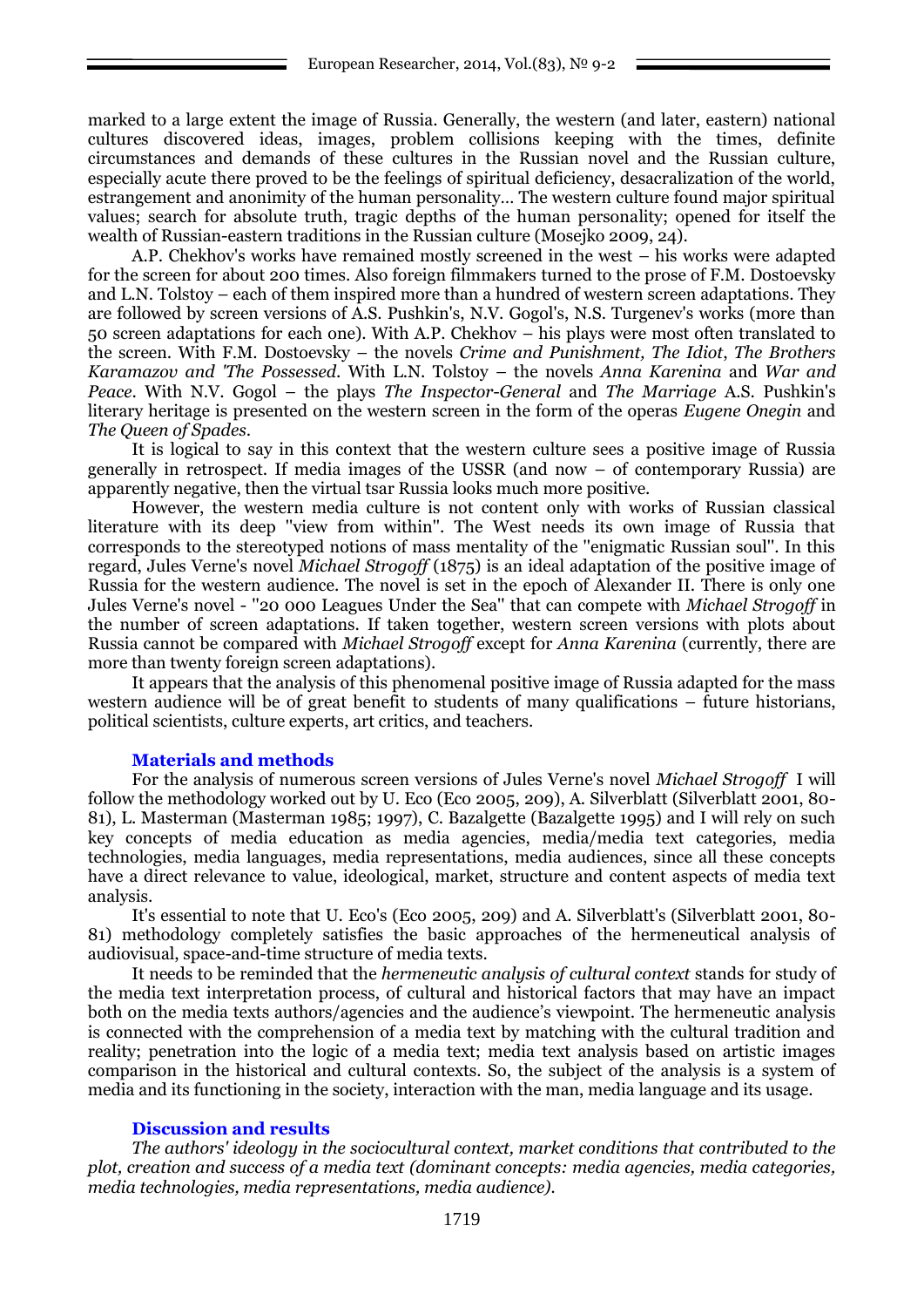Here by authors we mean both Jules Verne himself and the main creators of screen adaptations of the novel *Michael Strogoff* – Screenwriters and film directors. Jules Verne conceived the novel during the reign of Alexander II, in the short interval of 1874-1875, when Germans became most evident enemies for the French after the war between France and Germany (1870-1871). Russia looked quite positive against this background. A tough confrontation of the Crimean War (1853-1856) in which Russia confronted the coalition of the British, French and Ottoman Empires and the Sardinian Kingdom became a thing of the past, and there were still two years before the Russo-Turkish war (1877-1878).

Besides, a sustained war in Turkestan (the Bokharan khanate and the adjoining areas) waged by Russia in 1865-1881 was not regarded by the western world as a direct threat to their geopolitical interests. Moreover, Russia was seen as a certain outpost against the hostile Asian tribes that tallied with the media context of Chingis Khan's legendary raids.

Thereby, the novel *Michael Strogoff* (see one of the latest editions: Verne, 2010) was to a significant degree a response to the political and sociocultural context of 1872-1876. The novel related the adventures of an imperial courier sent by Alexander II (apparently, in the 1870s) from St. Petersburg to Siberia with an urgent message addressed to the Irkutsk governor (who was the czar's brother, in the great French novelist's version). Michael Strogoff was to warn the governor of the plot of former czar officer Ogareff who went over to the enemy – Tatars (?!) and schemed to occupy Siberia…

At the same time, J. Verne created a distinct positive image of Russia and Russian people (including the Russian Emperor and his brother) in his novel. It especially concerns the protagonist - Michael Strogoff: he is thirty, strong and vigorous, a man with a heart of gold who has coolness and courage (Verne 2010).

As for the fictional war between Russia and Tatar tribes in Siberia it was probably brought about by the author's misgiving that the western reader would have no time for looking into the cobweb of Russian relationships with numerous Central Asian countries and nations whereas the word ''Tatars'' - the embodiment of the aggressive and perfidious East – was known to everybody in Europe as well as the word ''Siberia'' which a Parisian or any other European associated with the words ''Russia'', ''Asia'', ''severe frost'', etc.

In 1875, the novel *Michael Strogoff'* was first published piecemeal in a journal, and in 1876, it was published as a book. It had such a tremendous success that in 1880 it was staged under the same name in the Parisian theatre ''Odeon'' and was welcomed by the public. Then the novel was republished dozens of times in many countries including Russia (except for the Soviet period). But to tell the truth, Russian readers with their ''view from within'' were much less impressed by the novel: it was regarded as a primitivistic fairy-tale rather than a reflection of real Russian life (by the way, *Michael Strogoff* has never been screened either in the UUSR or in Russia). The Russian audience would always prefer other Jules Verne's novels narrating of Captain Nemo's adventures, or of a fantastic moonflight…

The first screen adaptations of *Michael Strogoff* appeared in the age of silent movies. They were short American films made in 1908, 1910 and 1914. At that time the American perception of Russia fully correlated with the French one (1874-1876) - the mass consciousness of Americans pictured it as gigantic empire with snow-covered Siberian spacious areas inhabited by wild bears where courageous Russian aristocrats fought with hostile Asians...

The events of the World War I, the Bolshevist military coup of 1917 and the subsequent civil war in Russia of 1918-1920 accompanied, as is known, by the military intervention of western countries, made *Michael Strogoff* less attractive for the media. But Russian emigrants Victor Tourjansky and Ivan Mozzhukhin who lived in Paris became authors of the most well-known screen version of *Michael Strogoff* in the epoch of silent movies. This French-German screen adaptation that stuck to the main plot of Jules Verne's novel was highly popular with the public. On the one hand, there were thousands of Russian emigrants among them who crowded European capitals in the 1920s and felt nostalgic about the epoch of the Imperial Russia. On the other hand, there were native citizens of Paris, Berlin, Vienna and London among them to whom the previous Russian epoch of the 19th century was much more appealing than the Communist ''sovietdom'' which ruined the centuries-old way of life. Frankly speaking, that was why none of the screen versions of *Michael Strogoff* was shown in the Soviet Union. In fact, it was impossible to see a film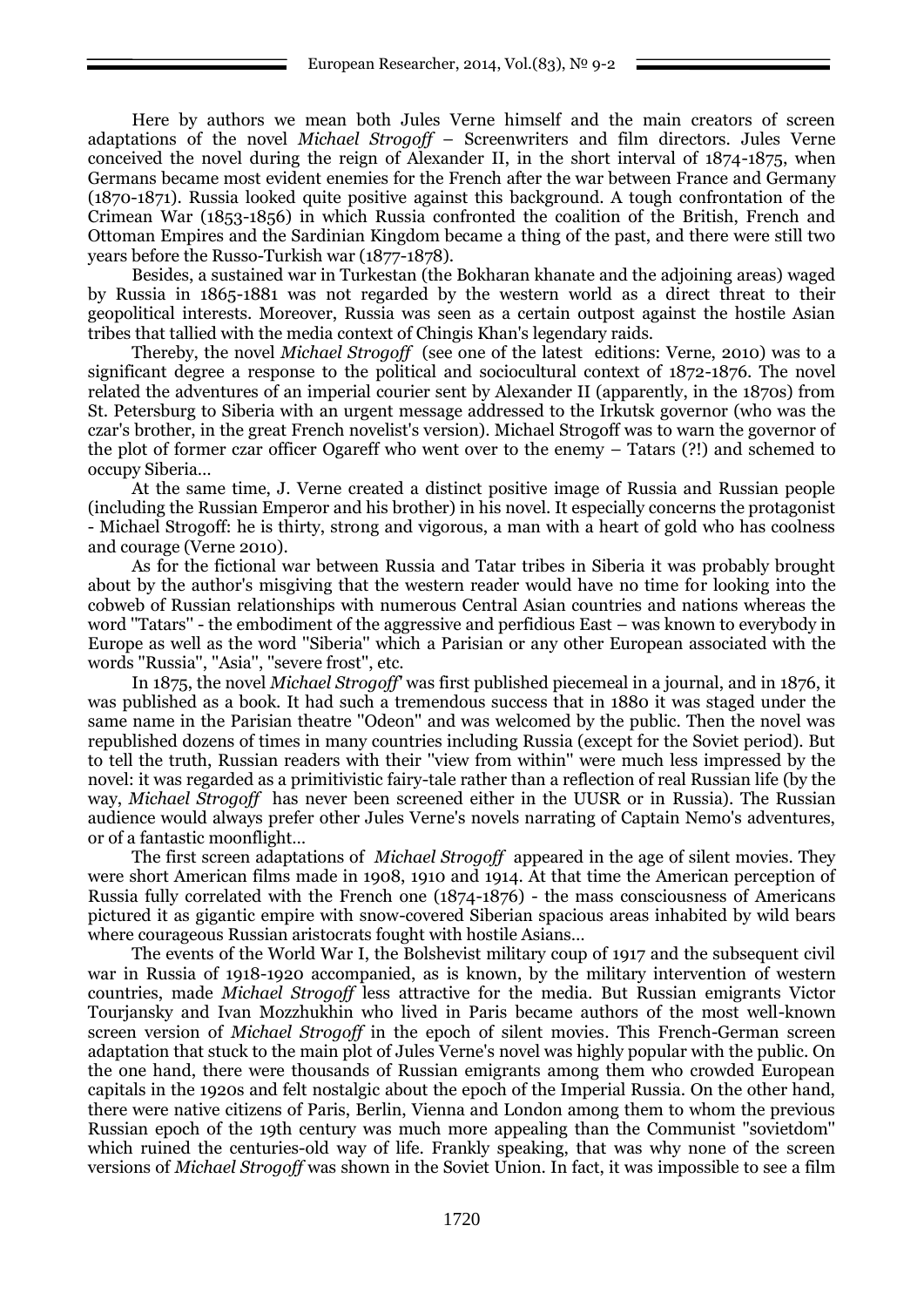on the Soviet screen with the main character who served the condemned-by-all-school-textbooks ''tsarist regime'' with good faith and fidelity.

The following screen adaptations of *Michael Strogoff* were made in the epoch of sound movies – in France, Germany and the USA in 1936-1937. A famous actor Akim Tamiroff – expatriate Russian – starred in the American version. It is interesting, that Nazi authorities in 1936 did not object to the positive treatment of the Russian image in the plot of *Michael Strogoff*. Being in confrontation with the USSR, especially owing to the civil war in Spain, Germany managed to release a romantic adventure story about the czar's messenger, the more so because the fictional enemies of Russia in *Michael Strogoff* had nothing to do either with western Europe, nor with the German allies of that time – Turkey and Japan.

In whole, due to the establishment of the allied coalition of the USSR, USA and Great Britain during the World War II the Russian theme in the foreign cinematograph was increasingly full of sympathy. That explains the pathos of the Mexican screen version of *Michael Strogoff* (1944).

Interest in screen adaptations of Jules Verne's novel *Michael Strogoff* was revived in the era of the Cold War. Practically together with obviously anti-Soviet films *The Girl in the Kremlin, 'The Iron Petticoat, Jet Pilot and Beast of Budapest* a French colored screen version of *Michael Strogoff* (1956) was released on western screens with Kurt Jurgens starring in the film and famous USSR emigrant Valeriy Inkizhinov (*Chingis Khan's Offspring* directed by V. Pudovkin) acting as the Tatar sovereign who contrives to conquer Siberia. And five years after there was a sort of sequel invented by Viktor Tourjansky, - *Michael Strogoff's Triumph* (1961), practically with the same cast of actors.

One should think that the events of the Soviet political ''thaw'' of the second half of the 1950s and the space progress of the USSR in the 1950s-1960s somehow affected the new interest in the plot of *Michael Strogoff* and actualized the Russian theme.

At the same time, the Cold War went on and, naturally, it was absolutely impossible to imagine a movie about good Russians of the Soviet period in the west. That was why the Russian theme in the positive meaning was present only in the historical subject area (we would remind you that exactly in this period Hollywood released two high budget movies with famous actors - *War and Peace* and *Anastasia*).

Still in the 1970s filmmakers of France, Italy and FRG twice screened this Jules Verne's novel, and in 1975 *Michael Strogoff* was already a television serial.

In spite of the sudden change of the political and sociocultural situation caused by the USSR downfall the western treatment of *Michael Strogoff* did not undergo any changes in the Italian-German serial of 1999 either. It was the same romantic adventure story about the Russians of the remote past…

The popularity of *Michael Strogoff* in the West was confirmed by all the three French animation versions (of 1997 and 2004) as well as by the Parisian musical (2011) based on the novel.

*The structure and narrative techniques in the media text (dominant concepts: media/media text categories, media technologies, media languages, media representations)*

In the course of the group discussion with students one can draw a conclusion that both the novel *Michael Strogoff* and its screen adaptations are based on simple dichotomies: the hostile and aggressive Asian world, on the one hand, and the Russian world, - exotic, but still resembling Europe, on the other hand (there is the railroad and the telegraph there, after all); 2) positive characters (officer Michael Strogoff, Emperor Alexander II and his brother, beautiful Russian girl Nadya, and many other Russians) and villains (Tatars and traitor Ivan Ogareff); 3) a desire to protect Russia from wanderers' raids (Michael Strogoff and other positive Russian characters) and aggressive schemes (Tatars, Ogareff); 4) plan and result.

Schematically, the structure, plot, representativeness, ethics, genre modification peculiarities, iconography, character sketches of the screen adaptations of *Michael Strogoff* can be represented in the following way:

*Historical period, scene:* the Russia of the 1870s.

*Setting, household objects:* luxurious chambers of St. Petersburg palaces and the khan's marquee, comfortable train compartments, modest lifestyle of Siberian victualing-houses and taverns, Russian spacious areas, forests and rivers. The household objects correspond to the social status of the characters.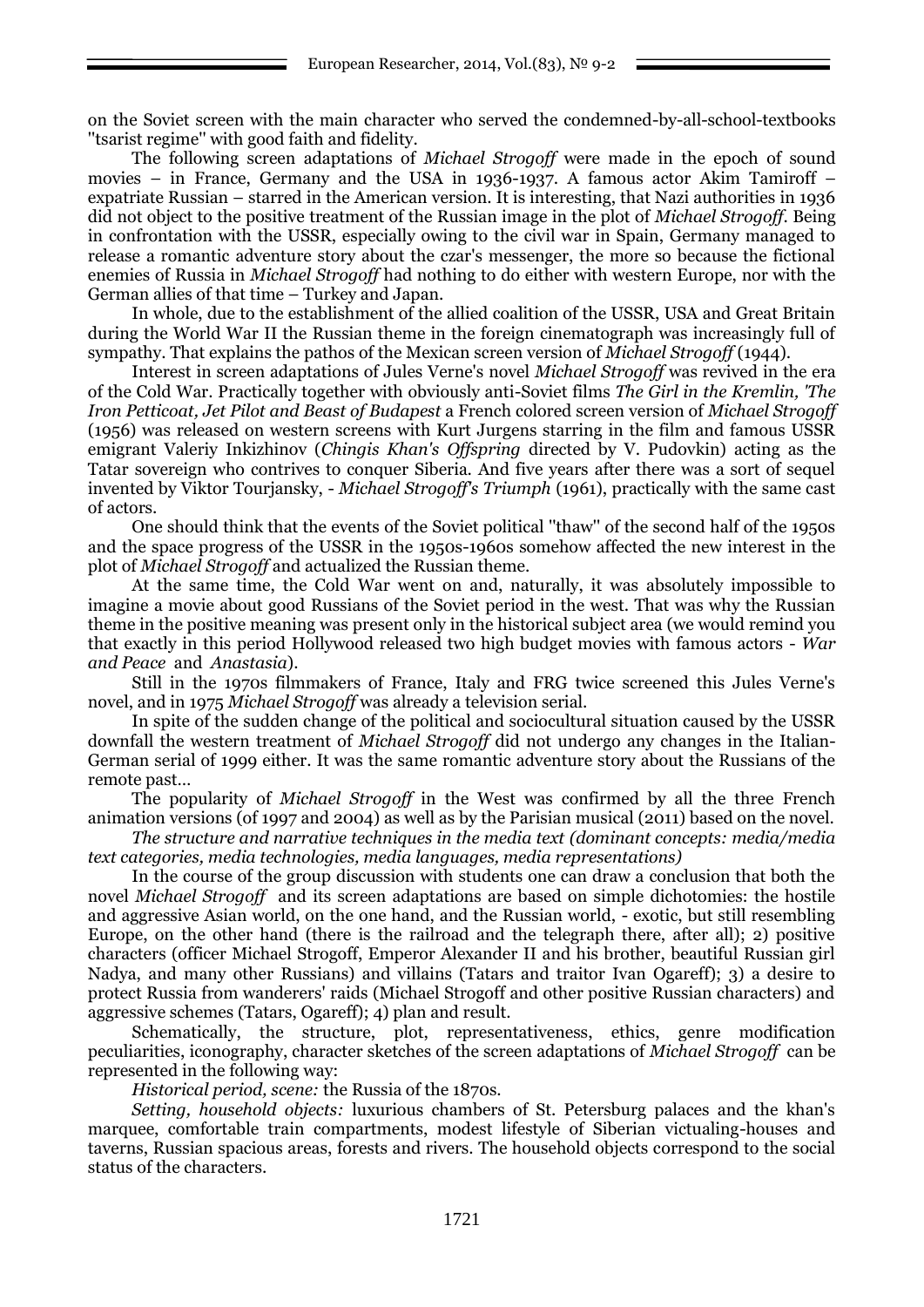*Representation of reality:* an emphasized positive representation of positive characters, especially of romantic czar's messenger Michael Strogoff; a subtle grotesque towards negative characters.

*Characters, their values, ideas, clothing, constitution, lexicon, mime, gestures:* officer Michael Strogoff and his beloved – a Siberian professor's daughter, they have common patriotic values, though their relations are not without differences in the beginning. Dictatorial and cruel Tatar khan and more cruel and perfidious traitor Ivan Ogareff have a common desire to conquer Siberia. And who can imagine Russia without bears and gypsies! In one of screen adaptations *Michael Strogoff* beats a fierce Siberian bear in a hand-to-hand fight, in another screen version a gypsy instigates the Tatar executioner not to approach very close Strogoff's eyes with a red-hot sabre in order to save his eyesight… Michael Strogoff changes gowns depending on the situation. The czar's and khan's palaces are attired with the proper luxury; military men are dressed in smart outfit, and the gypsy wears exotic clothes. Western correspondents (a Frenchman and an Englishman) are dressed in field and convenient clothes of the European style. Male characters (regardless of their nationality) are robust. Female characters are shapely and graceful. The characters' speech is plain. Their facial expression and gestures are emotional. Naturally, the voices of the negative characters are far from being pleasant unlike the voices of the positive characters.

*Significant change in the plot of the media text and the characters' life:* the year of 187… Emperor of All Russia Alexander II charges valiant officer Michael Strogoff with an important mission – to pass to his brother – governor of Irkutsk – a package with an important message informing him of the sinister designs of Tatars and traitor Ivan Ogareff to conquer Siberia. Michael Strogoff goes on a long journey straight away (in one of the screen versions he travels from the very beginning with the Siberian professor's daughter named Nadya, in another screen adaptation he encounters her on his way).

*Incipient problem:* owing to Ogareff's crafty designs Michael Strogoff is taken prisoner by the Tatar khan and is condemned by him to blinding with a red-hot sword. The realisation of Emperor's task as well as Michael Strogoff's life are under threat…

*Search for solutions to the problem:* in Jules Verne's novel Michael Strogoff manages to avoid blinding thanks to… tears (''at the moment of the execution, Marfa Strogoff was present, stretching out her hands towards her son. Michael gazed at her as a son would gaze at his mother, when it is for the last time. The tears, which his pride in vain endeavored to subdue, welling up from his heart, gathered under his eyelids, and volatilizing on the cornea, had saved his sight. The vapor formed by his tears interposing between the glowing saber and his eyeballs, had been sufficient to annihilate the action of the heat'' (Vern 2010). In the screen adaptations Michael Strogoff is rescued not due to the scientifically substantiated laws of moisture evaporation but owing to beautiful women (the khan's concubine and the gypsy) who instigate the Tatar executioner not to press the red-hot sabre very close to Michael Strogoff's eyes.

*Problem solution:* Michael Strogoff manages to escape, he hands the package over to the emperor's brother and kills betrayer Ogareff. The Russians defeat Tatars…

## **Conclusions**

Thereby, as a result of the analysis students come to the conclusion that the screen adaptations of Jules Verne's novel ''Michael Strogoff'' create, though an oversimplified and adapted to western stereotypes of perception, but a positive image of Russia – as a stronghold of European values at the Asian frontiers, a country with a severe climate, boundless Siberian spacious areas, manly and patriotic warriors, a wise monarchy. At the same time, both Jules Verne's novel and its screen adaptations contain clear-cut western pragmatism – the confidence that if a man has a proper will he can rule his destiny. The conformists (Ogareff's gypsy mistress) remain prisoners of the Evil Spirit. The real heroes (Michael Strogoff) are able under seemingly desperate circumstances to change their fate (and the fate of their Motherland) for the better…

The discussion is summed up with a problem-solving question checking the audience's level of the acquired skills in the hermeneutic media text analysis: ''What famous media texts can one compare this work with? Why? What do they have in common?''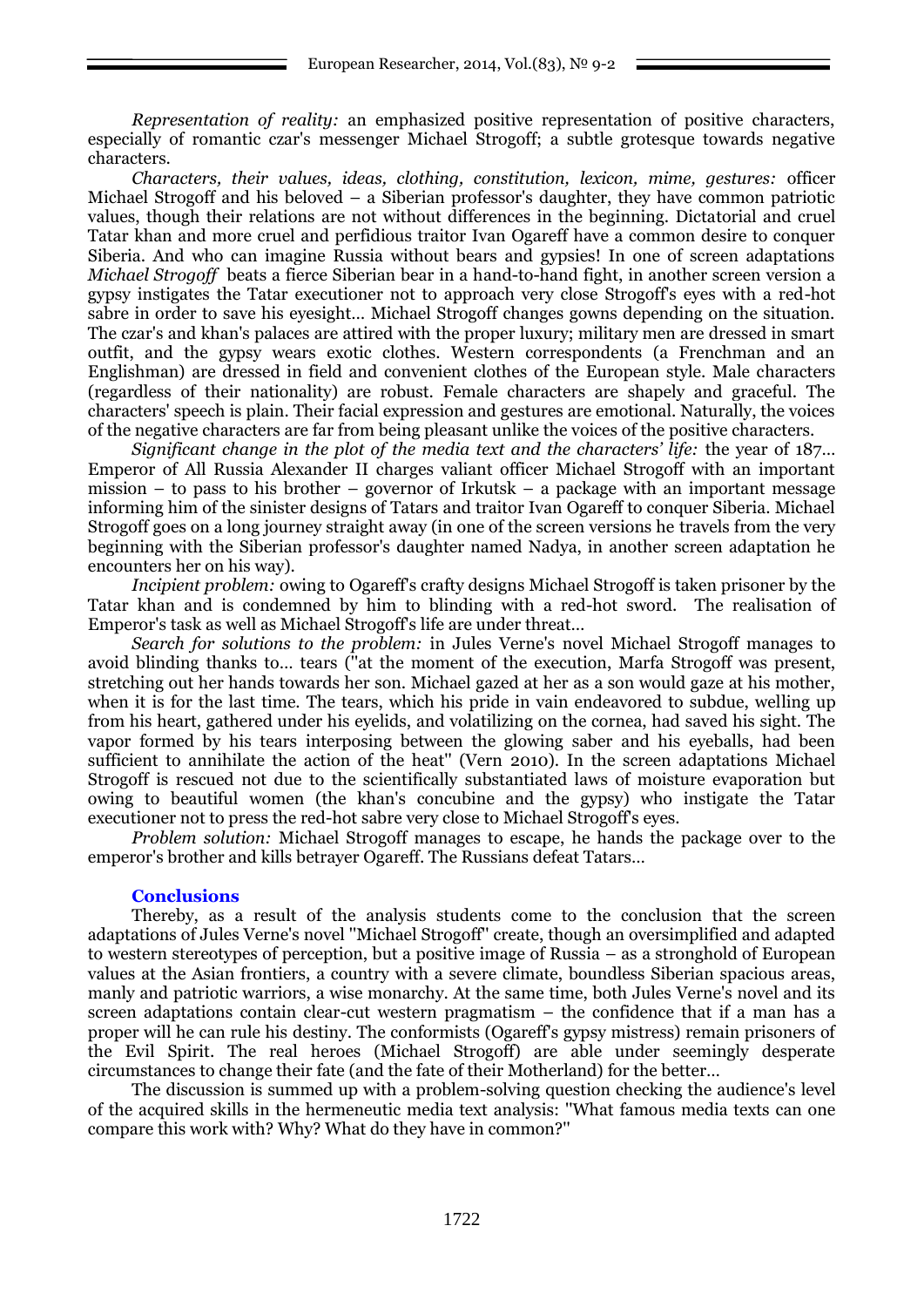## **References**

1. Bazalgette, C. (1995). *Key Aspects of Media Education.* Moscow: Association for Film Education.

2. Eco U. (1998). *Lack of Structure. Introduction to Semiology.* St. Petersburg: Petropolis, 432 p.

3. Eco U. (2005). *The Role of the Reader. Studies on the Semiotics of the Text.* St. Petersburg: Symposium, 502 p.

4. Eco, U. (1960). Narrative Structure in Fleming, p.52 in: Buono, E., Eco, U. (eds.). *The Bond Affair.* London: Macdonald.

5. Eco, U. (1976). *A Theory of Semiotics.* Bloomington: Indiana University Press.

6. Eco, U. (1995). *The Role of the Reader. Studies on the Semiotics of the Text.* St.Petersburg: Symposium.

7. Eco, U. (1998). *The missing structure. An introduction to semiology.* St.Petersburg: Petropolis.

8. Fedorov, A.V. *Transformation of Russia's image on the Western screen.* Moscow: Information for All, 2010.

9. Fedorov, A.V. (2001). *Media Education*. Rostov: CVVR.

10. Fedorov, A.V. (2003). Media Education and Media Literacy: Experts' Opinions. In: *MENTOR. A Media Education Curriculum for Teachers in the Mediterranean.* Paris: UNESCO.

11. Fedorov, A.V. (2004). The specificity of media education of students of pedagogical institutes of higher education. *Pedagogica,* 4: 43-51.

12. Fedorov, A.V. (2004). Media Educational Practices in Teacher Training. *Pedagogica,* 4: 43-51.

13. Fedorov, A.V. (2006). Media Education: Creative Tasks for Students and Schoolchildren. *Innovations in education,* 4: 175-228.

14. Fedorov, A.V. (2007). *The Development of Media Competence and Critical Thinking of Students of Pedagogical Universities. Moscow: ICO "Information for All".* 

15. Fedorov, A.V. (2008). Analysis of Cultural Mythology of Media Texts in the Student Audience. *Innovations in Education.* 4: 60-80.

16. Fedorov, A.V. (2009). Comparative Analysis of Media Stereotypes of the Times of the ―Cold War‖ and Ideological Confrontation (1946-1991). *Media Education,* 4: 62-85.

17. Fedorov, A.V. (2009). The Analysis of Cultural Mythology of Media Texts in Student Audience. *Distance and Virtual Education,* 12: 4-13.

18. Fedorov, A.V. (2010). Umberto Eco and the Semiotic Theory of Media Education. *Innovations in Education*, 5: 56-61.

19. Fedorov, A.V. (2011). *Structural Analysis of Media Texts: Stereotypes of Soviet Cinematic Image of War and V. Vinogradov's Film "Eastern Corridor"* (1966). In: *Problems of Cultural Studies,* № 6, pp.110-116.

20. Fedorov, A.V. (2011). The Virtual World of Crime: The Analysis of the Detective Genre at the Media Education Lessons in the Student Audience. *Distance and Virtual Education,* 11: 88-99.

21. Fedorov, A.V. (2012). *Analysis of Audiovisual Media Texts.* Moscow, 182 p.

*22.* Fedorov, A.V. (2012). The Contemporary Mass Media Education in Russia: In Search for New Theoretical Conceptions and Models. *Acta Didactica Napocensia, 1: 53-64.*

23. Masterman, L. (1985). *Teaching the Media.* London: Comedia Publishing Group.

24. Masterman, L. (1997). A Rational for Media Education. in: Kubey, R. (ed*.) Media Literacy in the Information Age*. New Brunswick (U.S.A.) and London (UK): Transaction Publishers, 15-68.

25. Mosejko, A. (2009). Transformation of the Russian Image in the West in the Context of the Culture of the last third of the 20th Century. *Social Sciences and Modern Times,* 2: 23-35.

26. Silverblatt, A. (2001). *Media Literacy.* Westport, Connecticut – London: Praeger.

27. Strada, M.J. and Troper, H.R. (1997). *Friend or Foe?: Russian in American Film and Foreign Policy.* Lanham, Md., & London: The Scarecrow Press.